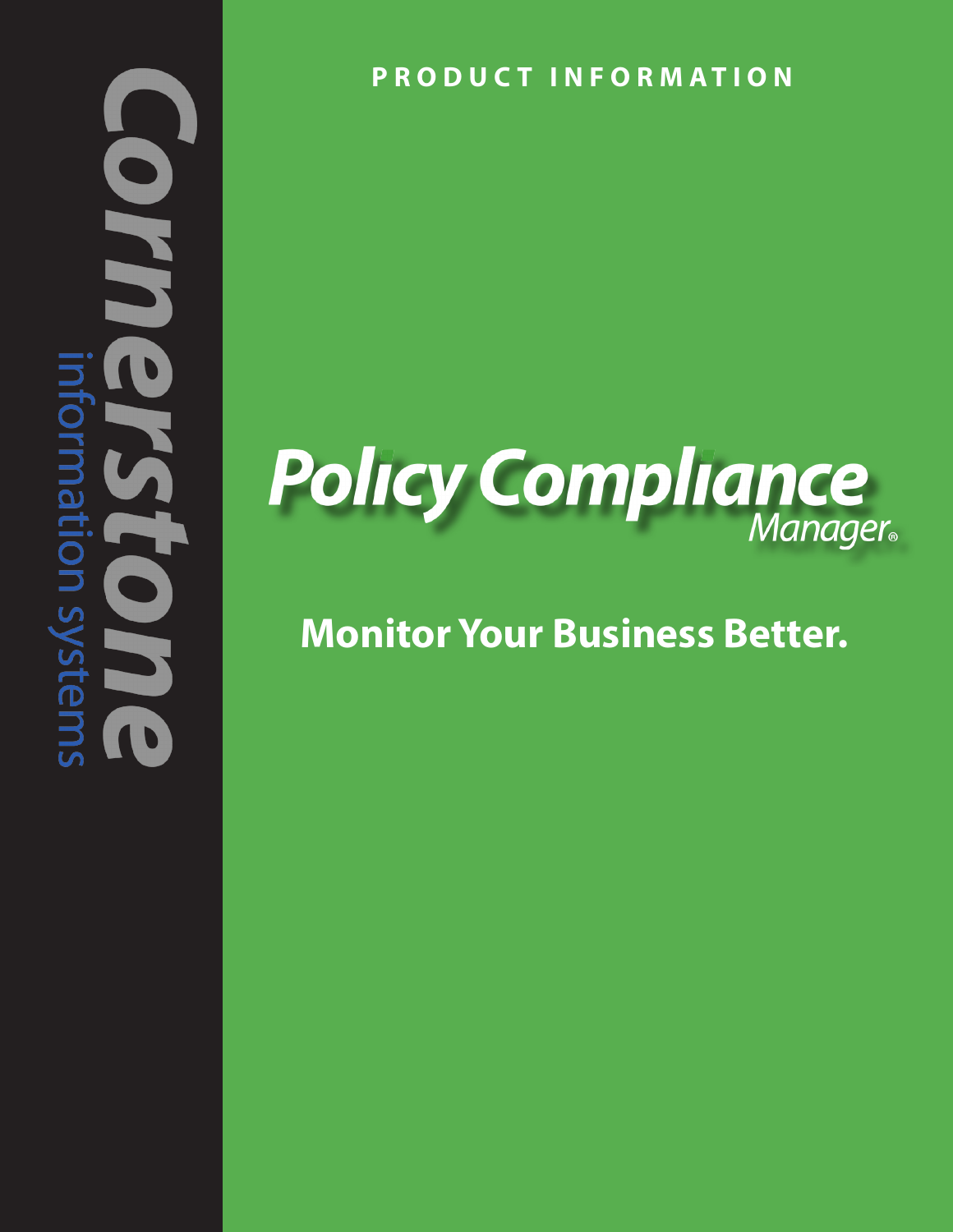#### Introduction

Policy Compliance Manager (PCM) is a pre-trip approval application that automates the costly, labor-intensive and error-prone manual process of securing approval for travel before all reservations are ticketed and confirmed regardless of whether they are made with an agent or online. Additionally, PCM is also a communication tool that notifies the travelers of a company's policy during the reservation process leading to increased compliance.

PCM can identify a virtually unlimited number of conditions that trigger the need for traveler notification and/or pre-trip approval. Email alerts are sent within minutes of booking to the company's designated approvers. The alerts include a link to a secure web site where approvers can view trip details including policy violations from any location in the world on a 24/7 basis. Approvers can authorize, deny or return reservations for further action. In addition, a complete audit trail is created so the company can be certain messages are getting to the right people at the right times.

Policy Compliance Manager makes it absolutely clear to the approver why a particular trip is non-compliant with policy and requires authorization. This ensures that corporate security and Sarbanes-Oxley requirements are met, unnecessary trips are eliminated and available preferred supplier relationships are fully leveraged.

#### **PCM CAN HELP IF**

- Trips requiring approval "fall through the cracks" during the manual review process.
- Communication delays result in higher fares and lost itineraries.
- Inaccurate trip approval documentation puts your company at risk with Sarbanes-Oxley regulations.
- Travelers and Approvers don't understand policy.
- Travelers book a high percentage of non-preferred suppliers.
- Travel to non-secure destinations is booked without knowledge of risk management personnel.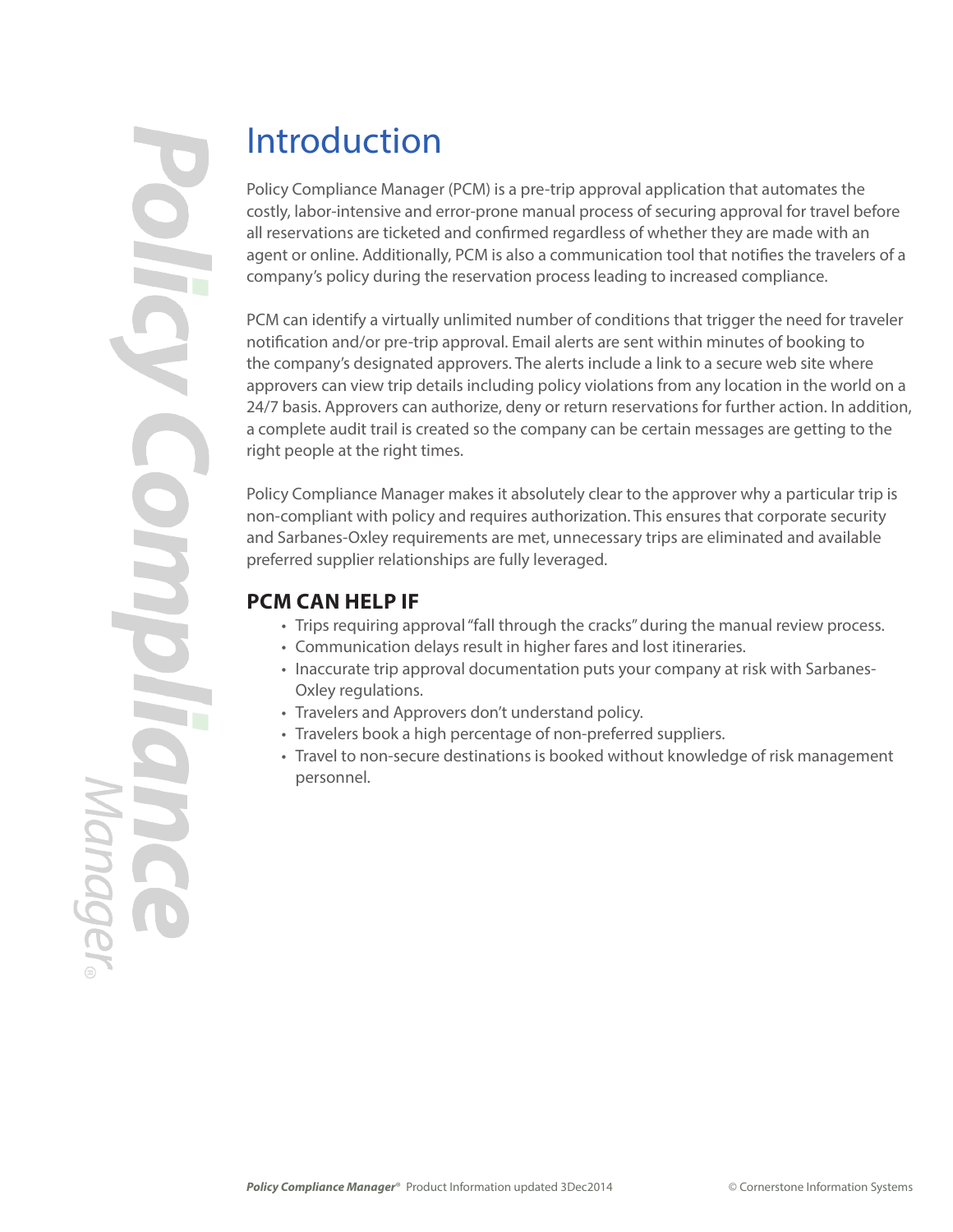# Manager®

#### How PCM Works

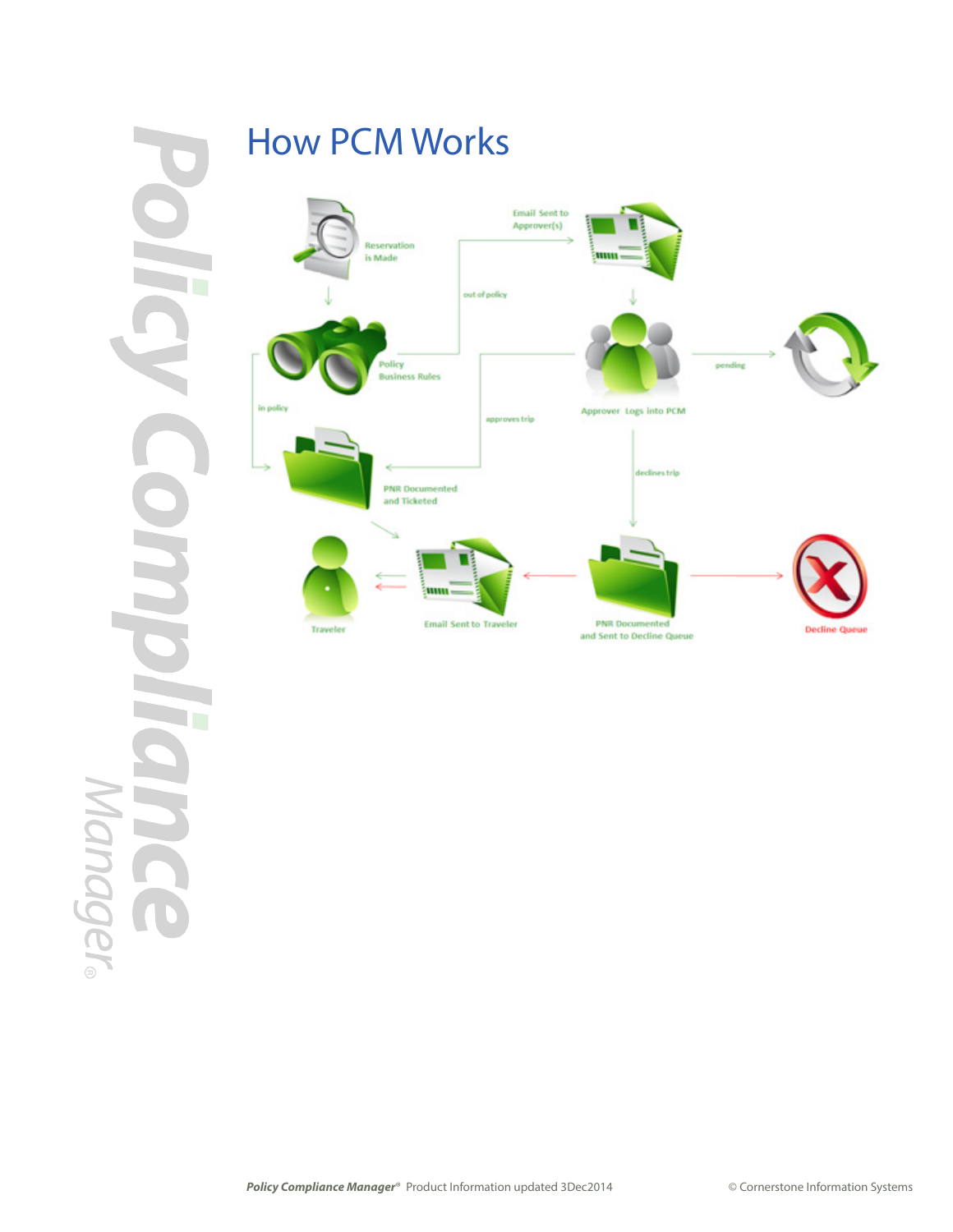#### PCM Components

#### **MESSAGING**

PCM pushes e-mail alerts to the authorizer and the traveler. It not only automatically generates e-mail alerts to the authorizer advising that a trip requires their attention but it also automatically sends updates back to the traveler and travel arranger throughout the authorization process. Additionally, PCM communicates the travel policy to travelers increasing compliance and usage of preferred suppliers.

#### **MANAGEMENT**

PCM is flexible and can be configured to audit PNR's based on virtually all aspects of travel bookings and is compatible with all GDS's and online booking tools. Highly customizable business rules engine allows for defined policy parameters at 3 levels of hierarchy. There are 16 predefined configurable policy checks that typically address 80% of a company's policy guidelines and there are 4 predefined exceptions that enable flexible adherence to a company's travel policy. Reservations are automatically documented with either approval or declination remarks and if applicable, an authorization number.

If multiple level approvals is a requirement within your company, no worries PCM can easily accommodate this practice. Additionally, PCM has an auto escalation feature which means that the record will automatically advance from one authorizer to another when the 1st authorizer does not take action.

#### **MONITORING**

The travel authorizer can access a program compliance overview via a custom web site 24/7 from anywhere in the world. Authorizers can track trip status and policy adherence and produce reports summarizing program performance. This allows your company to collect data on non-compliance through monitoring and reporting. The business intelligence gained from PCM provides companies the ability to identify trends and potential causes of behaviors – this translates into actionable steps that will have a positive financial impact on the company's bottom line.

PCM also offers a personalized (mobile accessible) web site, that provides real time trip policy status, access for approval/declination and reporting on program performance.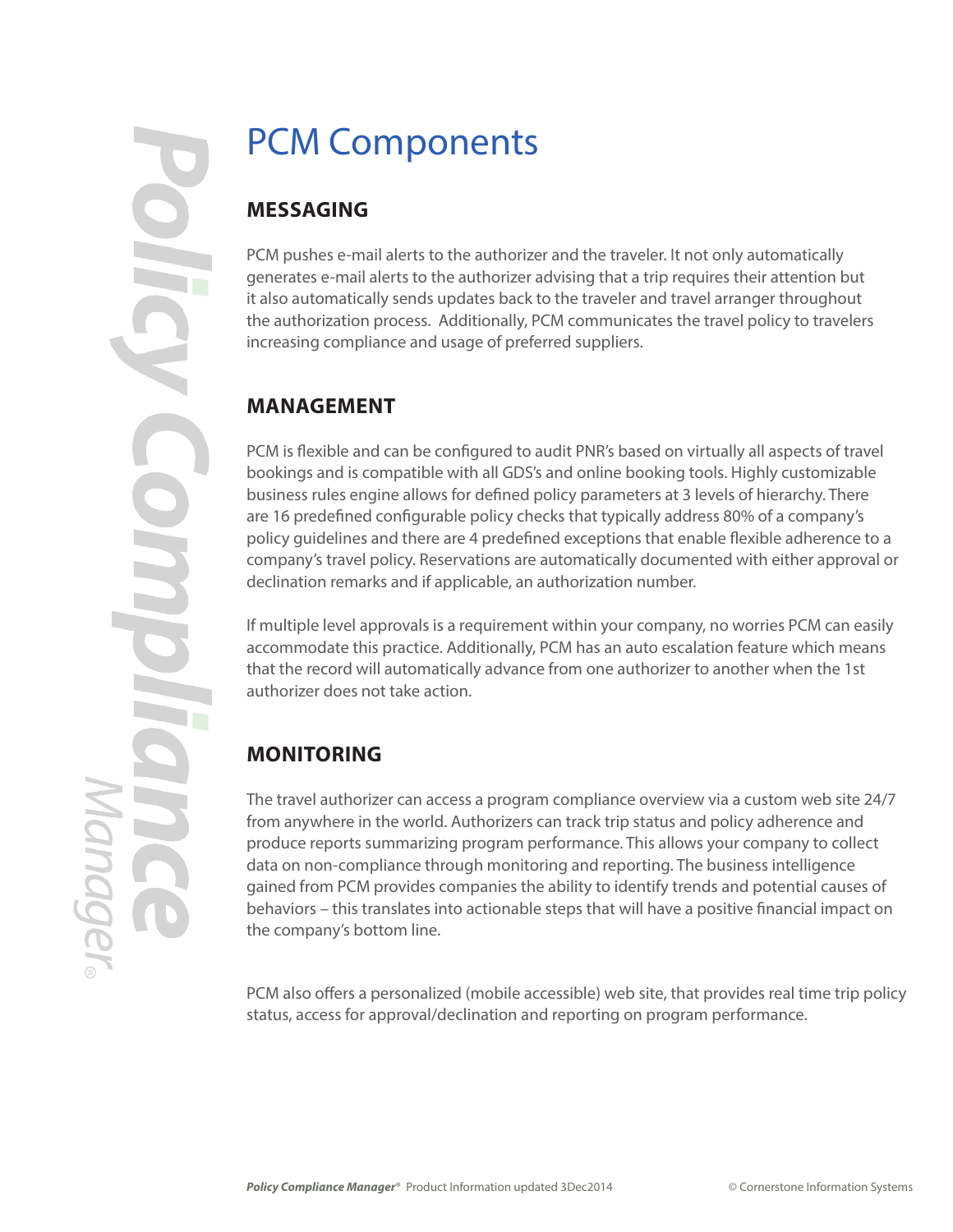Idmác

#### Screenshot

From: Travel Authorizations [mailto:authorization@ciswired.com] Sent: Tuesday, November 06, 2012 2:11 PM To: pcmauth1 Subject: Notification for Travel Authorization



A travel request has arrived and requires your review prior to the issuance of the airline ticket.

Traveler: DRIVER/DONALD Departure Date: 10Jan2013 Amount: 2141.40 USD Lowest Offered: 0.00 USD Car Amount: 185.00 USD

Reason for Travel: Business Meeting

**Full Trip Itinerary:** 

Thursday - January 10, 2013

**Carrier: AMERICAN AIRLINES** 

Leave: FT LAUDERDALE,FL (FLL) 12:05 PM Number: 0711

Arrive: CHICAGO-OHARE, IL (ORD) 2:25 PM Class: Y First

Rental Car: AVIS Daily Rate: 37.00 USD Pickup Location: CHI-OHARE, IL Confirmation #: 36015923US6-Return Date: January 15, 2013 Days Out: 5 Type: INTER CAR AUTO AC

Lodging: MC MARRIOTT SCHAMUBURG CHI-OHARE, IL Confirmation # 77886412-Check Out: January 15, 2013 Room Nights: 5 Rate: 154.00 USD

Tuesday - January 15, 2013

**Carrier: AMERICAN AIRLINES** 

Leave: CHICAGO-OHARE, IL (ORD) 3:35 PM Number: 0730

Arrive: FT LAUDERDALE,FL (FLL) 7:35 PM Class: Y First

Authorize from this email:

**Approve Decline** 

Or you may click here to login and approve or decline this trip.

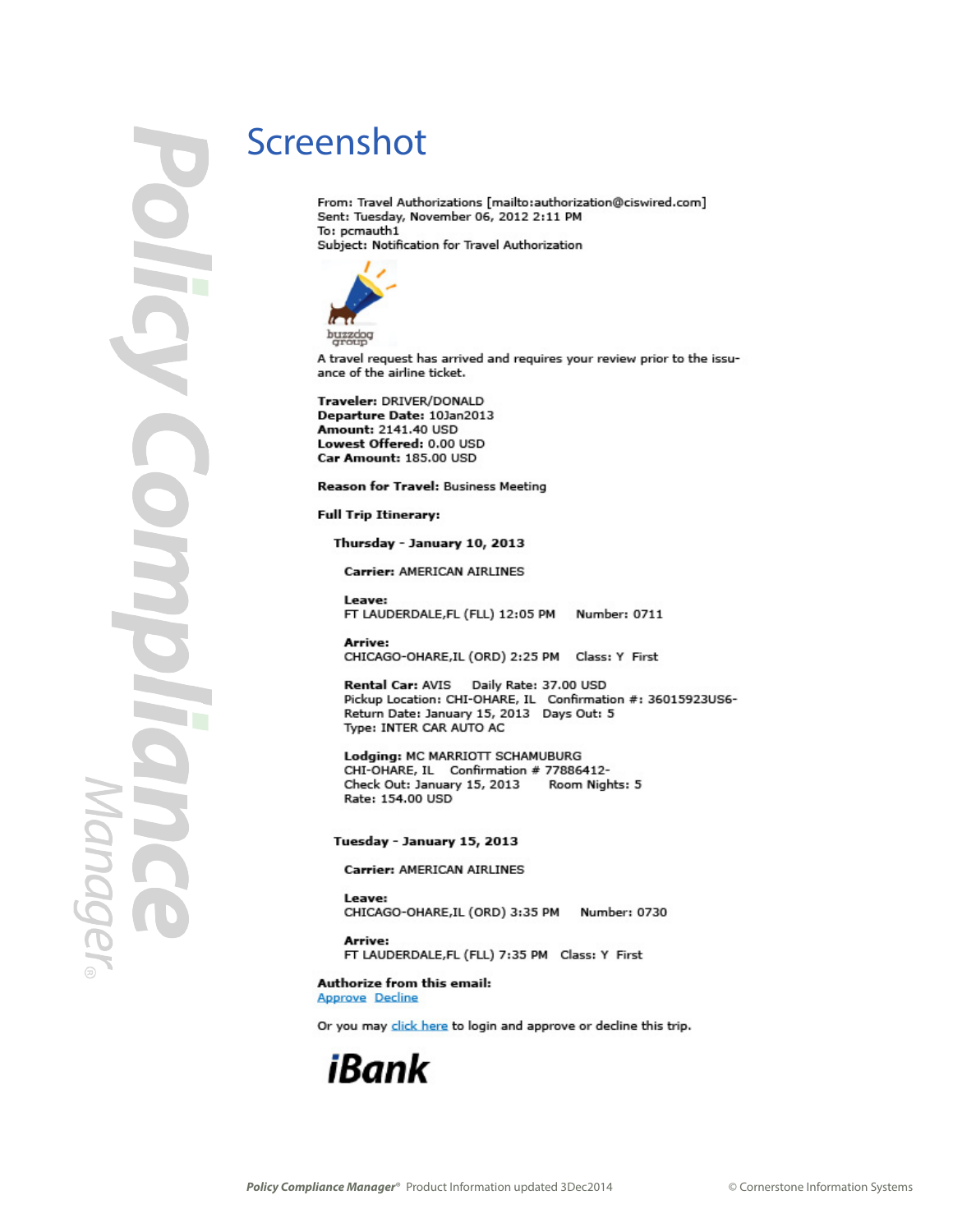#### Standard Checks and Exceptions

PCM is set up to allow for the configuration of any or all of the following configurable checks and exceptions for each corporate account.

#### **CONFIGURABLE CHECKS**

- First Class not allowed
- First Class flight time
- Business Class not allowed
- Business Class flight time
- Business Class may be booked for International only
- Premium Economy not allowed
- Premium Economy flight time
- Advance purchase requirements
- Maximum airfare exceeded
- Airfare is greater than lowest logical
- Air Reason Code
- International arrival country is different than departure country
- Low-Cost Carriers
- No hotel in booking with overnight stay
- Maximum hotel rate exceeded
- Car rental size
- Car Reason Code
- Car vendor not preferred vendor
- No hotel in booking with overnight stay
- Maximum hotel rate exceeded
- Hotel Reason Code
- Online adoption domestic or simple international was not booked online

#### **POLICY EXCEPTIONS**

- Last Minute Travel (trips booked within one business day of departure)
- Same-Day Travel
- After Hours / Weekend
- Holiday (standard holiday table)
- VIPs

#### **CUSTOM CONFIGURATION**

Travel programs are unique and built to fit a corporation's needs and desires. Your policy tool should be designed in the same way. That's why PCM allows for the set up of custom rules to fit your needs.